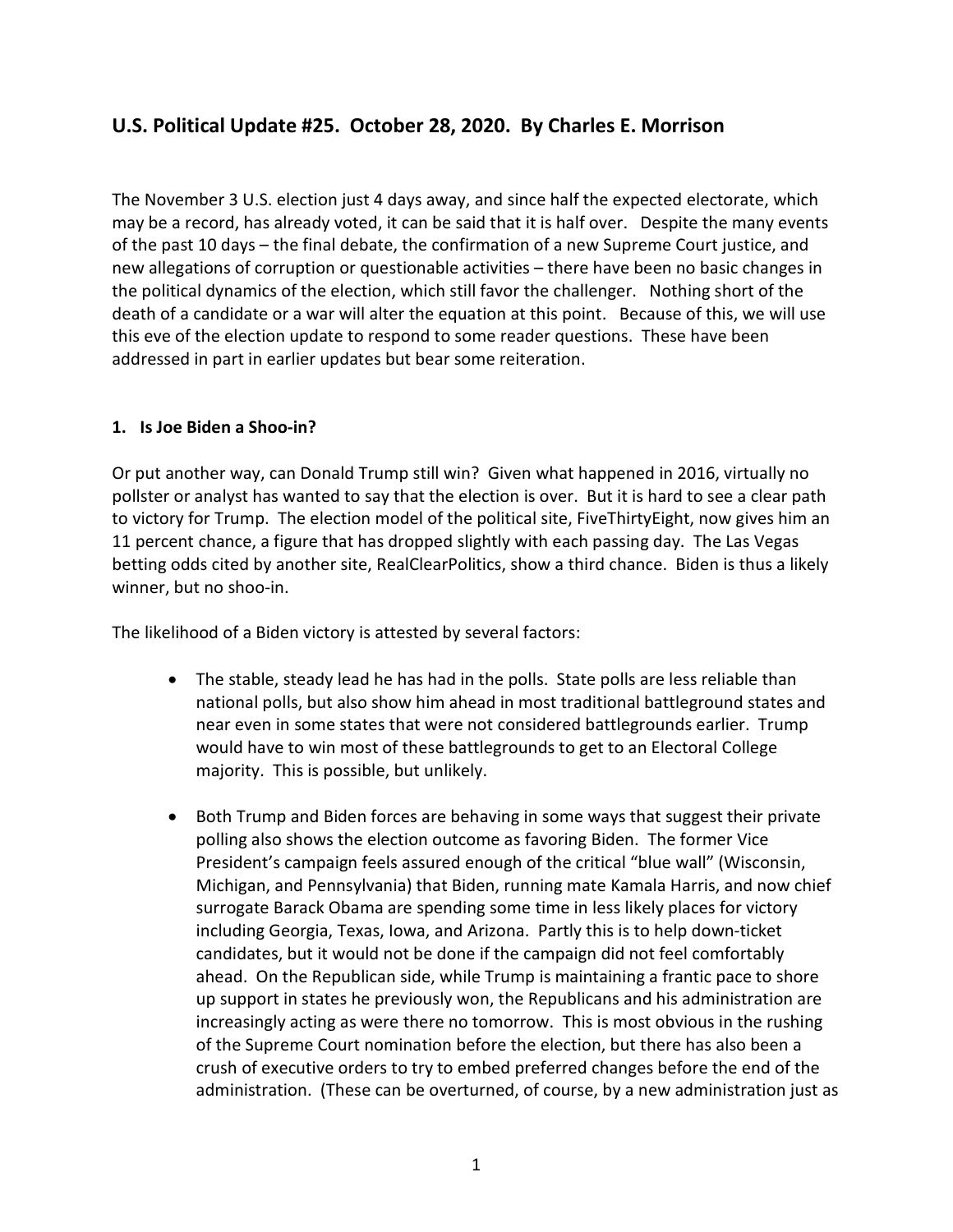the Trump administration revoked many executive actions of the Obama administration).

- The funding picture has strongly favored the Democrats in both the presidential contest as well as in battleground Senate contests. This reflects both poor funding controls earlier in the contest by the Trump campaign as well as political misjudgments such as pushing the Supreme Court nomination that called attention to the Senate's role and triggered a flood of new Democratic money to their Senate candidates.
- High early voter turn-out, many more Democrats than Republicans. More Republicans are expected to vote in person on election day.
- The failure of the "October surprise." Voter attitudes toward the Trump administration jelled early and were even more firmly set in place by the pandemic. This is different from the 2016 election. A "surprise" in October thus would affect only a thin slice of undecided voters at best, and the Hunter Biden material, if a surprise, did not make an appreciable difference. This is elaborated below.
- Trump's failure to change the dynamic in either of the presidential debates. Trump hurt himself badly through his boorish behavior in the first debate. The second appeared more of a stand-off, but Trump had no break-through moment which he needed.

If anything, a strong Biden victory seems increasingly possible. By that we mean a popular vote margin of 5% or more (compared to Hillary Clinton's 2% margin) and an Electoral College margin at least equal to Trump's in the previous election (304 to 227). Both seem well within the range of the possible.

But a Trump victory cannot be ruled out. The Republican candidate would need a massive hidden or shy Trump vote (people unwilling to tell pollsters their true preferences) resulting in misleading polling and lots of luck at getting at least narrow victories in most battlegrounds. This was the key to Trump's 2016 success. While a hidden Trump vote is usually estimated to be no more than 1-2%, in areas or among groups where the President is unpopular, it is possible more are deterred from expressing their preference openly.

In the final days, some individual polls have countered the main narrative. For example, the Republican-leaning Rasmussen Reports, which three weeks ago had Biden up by 12% in a nationally now has Trump leading by a statistically meaningless 1%. This is not a credible trajectory since virtually every other polling organization has seen Biden's lead widen or remain quite stable over the same period. It is best not to take any particular poll, whatever its claims of having predicted accurately before, but to use the average of all polls. Most cluster around a 7 to 10 percent Biden lead nationally.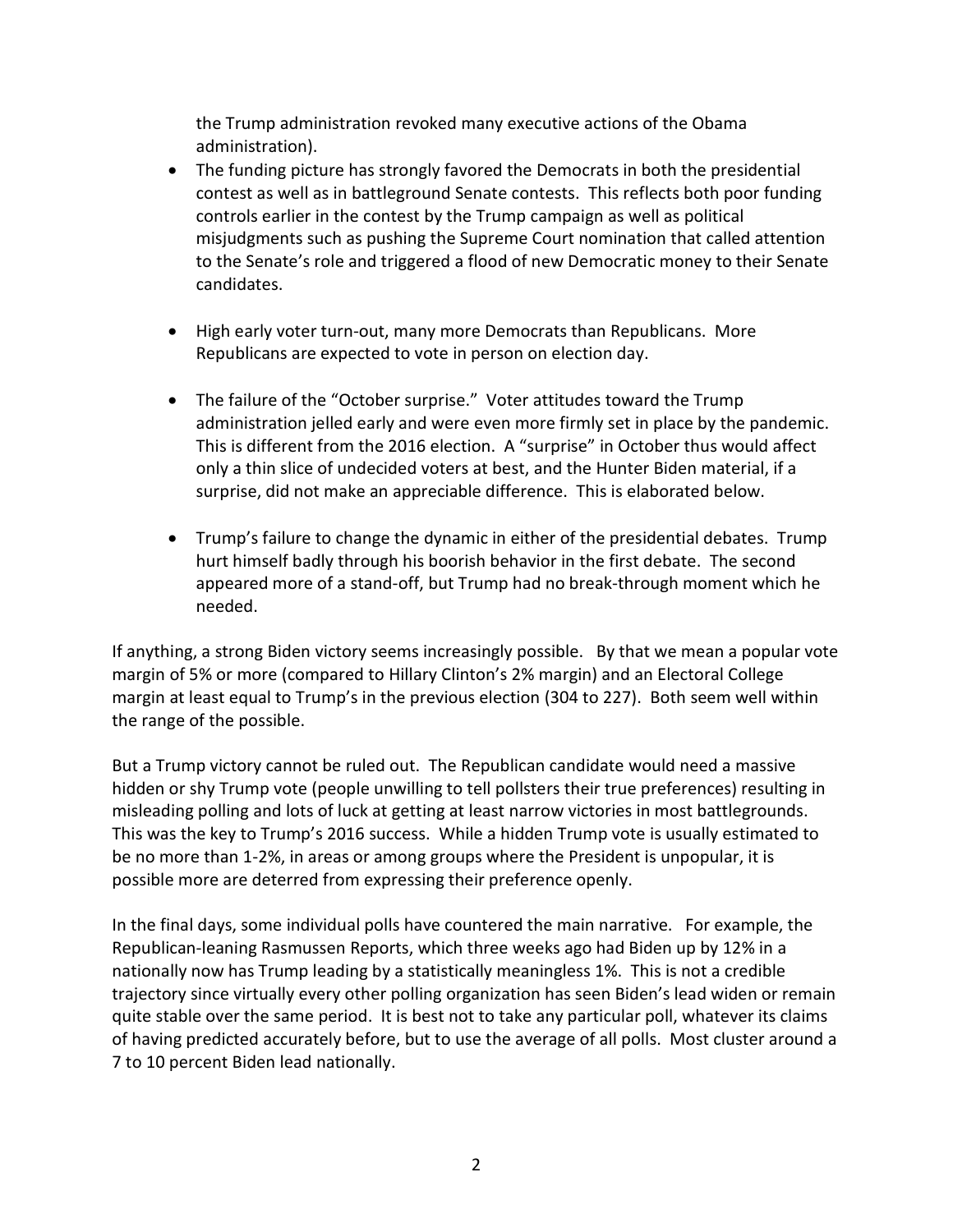#### 2. What Has Been the Impact of the Hunter Biden Laptop Materials?

Based on the questions, it appears that the Hunter Biden story has had more visibility in some of the foreign press than in the mainstream U.S. press. The U.S. mainstream papers have generally reported it in a context of their inability to verify the material and the unlikely elements of the story of how it came to light, and so it has had, from a Trump perspective, disappointing resonance in the broader public debate. It is as if there are two separate press bubbles since the right-wing press has given it enormous coverage and accepted the materials and circumstances of its coming to light as completely credible and factual. But even if one were to accept this, there is no direct or irrefutable evidence of Joe Biden's involvement, and he is the candidate.



This cartoon may illustrate one reason that the Hunter story found so little resonance outside the conservative media, including the widely watched Fox News. The same partisan cast, Rudy Giuliani, Steve Bannon, and the Trump campaign, who have been searching for dirt on Biden for the past two years brought it to the fore rather than independent new sources, reducing its credibility as anything but a pre-election "dirty trick."

According to a story in the New York

Times, some of the professionals in the Trump campaign had a carefully thought out strategy to interest the Wall Street Journal, a more credible source, in an exposé using the Hunter Biden materials. The Journal was suspicious of the timing of the story, the provenance of the materials, and the question of whether they showed anything other than Hunter trying to trade on his father's name as opposed to direct engagement by the former Vice President himself. Hunter trying to trade on the family name would hardly be a new or urgent story.

As the Journal was reviewing the materials, Giuliani and Bannon pushed it with the tabloid New York Post without coordination with the campaign, upsetting the planning. Ultimately the Journal found the material less than convincing and did only a short story about the accusations of Tony Bubolinski, a Hunter Biden partner in a proposed 2017 deal with some Chinese. Bubolinski showed up as Trump's guest at the last debate, but in doing so, did not give much credence to his claims as a disinterested public-minded source of information. As part of the ultimately short Wall Street Journal story, it noted that none of the corporate materials it had seen showed a role for Joe Biden. Moreover, Biden in 2017 was a private citizen, not vice president.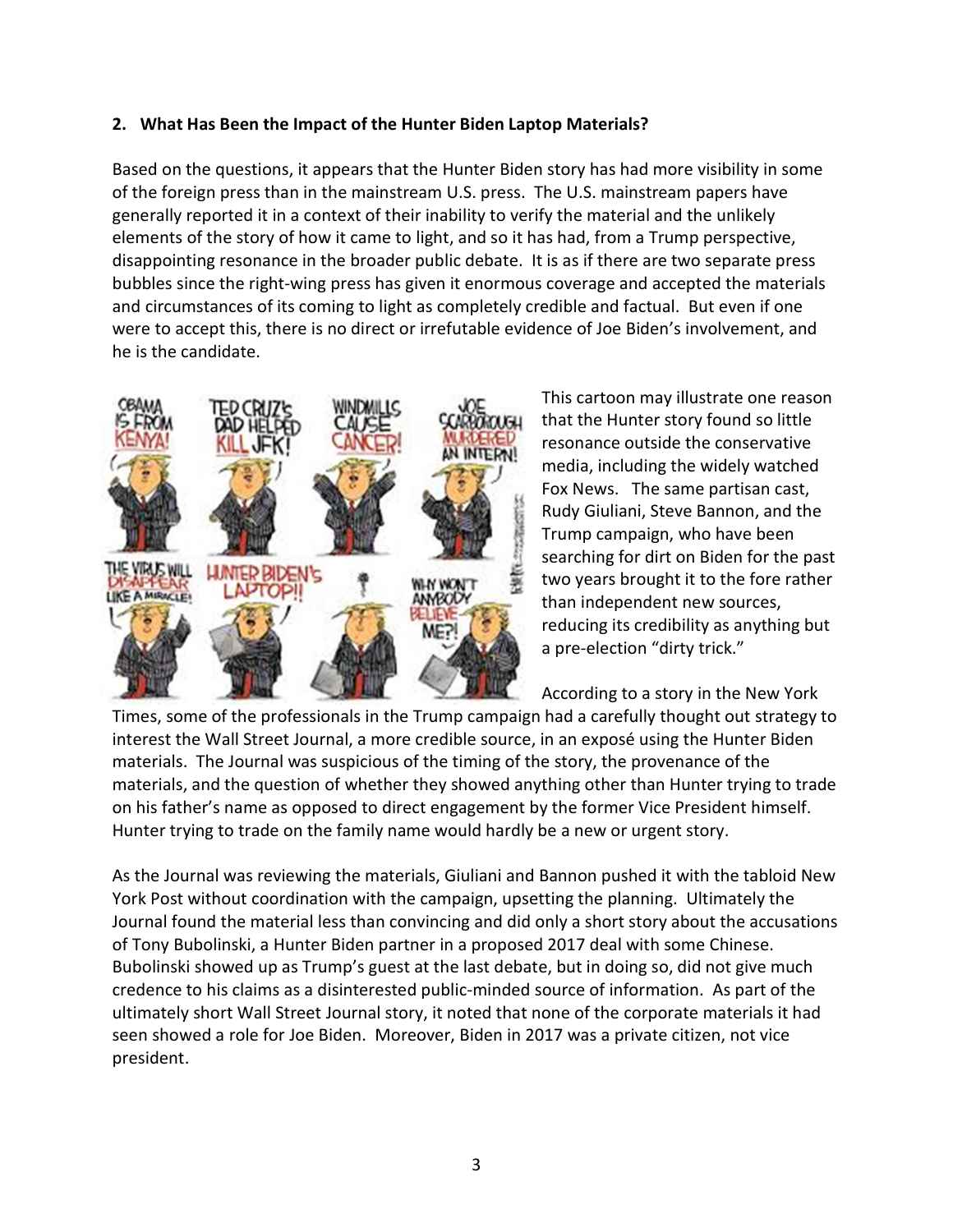Despite the long obsession of Giuliani and others to tarnish Biden, the Trump campaign had little to show for this other than engendering Trump's impeachment, although he was not removed from office. The effort was misguided from the start in that Trump's main problem was his own image, and he should have put more serious effort into burnishing that rather than diminishing the character of his rival. Moreover, unlike Hillary Clinton, Joe Biden had a longtime reputation among many Washington Republicans as well as Democrats as a straight, if somewhat inept, shooter. In the final debate, he quite deftly turned Trump's effort to bring up Hunter into an attack on Trump's tax record and China bank account, putting the President on the defense.

### 3. Will the U.S. Election Be Fair and/or Violent?

l

As described in Update 23,<sup>1</sup> the fears of unfairness have been nurtured on both sides, and Trump, as he did in 2016, has raised the specter of violence by his supporters (it didn't materialize in 2016 because he won). A short recent blog post by analysts associated with the Brookings Institution believe the risk of violence is high https://www.brookings.edu/blog/fixgov/2020/10/27/why-the-risk-of-election-violence-is-high/, citing Trump rhetoric, political and racial divides, and covid-19 related anxiety. Fearful of this, social media companies have sought to purge violence-laden rhetoric and, sadly, local police forces have had to consider how to protect voters from potential intimidation or violence without themselves being an unintended source of intimidation.

Nonetheless, despite Trump's rhetoric suggesting that the only way he could lose would be by fraud (he said the same in 2016), the probability either of widespread election fraud or violence is very low. More likely are isolated cases of it well within the ability of local agencies to handle. The danger is highest if the margin in the election is very close and disputed in one or more critical states and violence is egged on by the President. However, even in that event, it would be politically foolish for a candidate to try to incite violence as it would undoubtedly turn public opinion against him.

It should also be remembered that the President in the United States does not control the police forces or the state national guards (except that of the District of Columbia), which, with one legal exception (The Insurrection Act), cannot be used by the Federal government for domestic law enforcement. As was demonstrated earlier this year, the military has a strong

 $^1$  This observer believes that the opportunities to manipulate the outcome after the election remain very limited. This is partly a consequence of the decentralization of the election machinery and the strong norm in state election commissions of ensuring a fair outcome and of the military not to allow itself to be engaged in domestic conflict. But perhaps even more important is the public mood. The American presidential elections are a long and excruciating process, tiring not just for the candidates but also the public, especially in the battleground states. There is little tolerance for prolonged debate on the outcome, as the 2000 election showed. Unless the counting is very controversial in one or more critical states, the results will probably be known, if not on November 3, at least within days. If he loses, Trump will manufacture an excuse for his loss, but he will leave the White House. But neither he nor Trumpism, the movement he empowered and leads, will be leaving politics in the foreseeable future.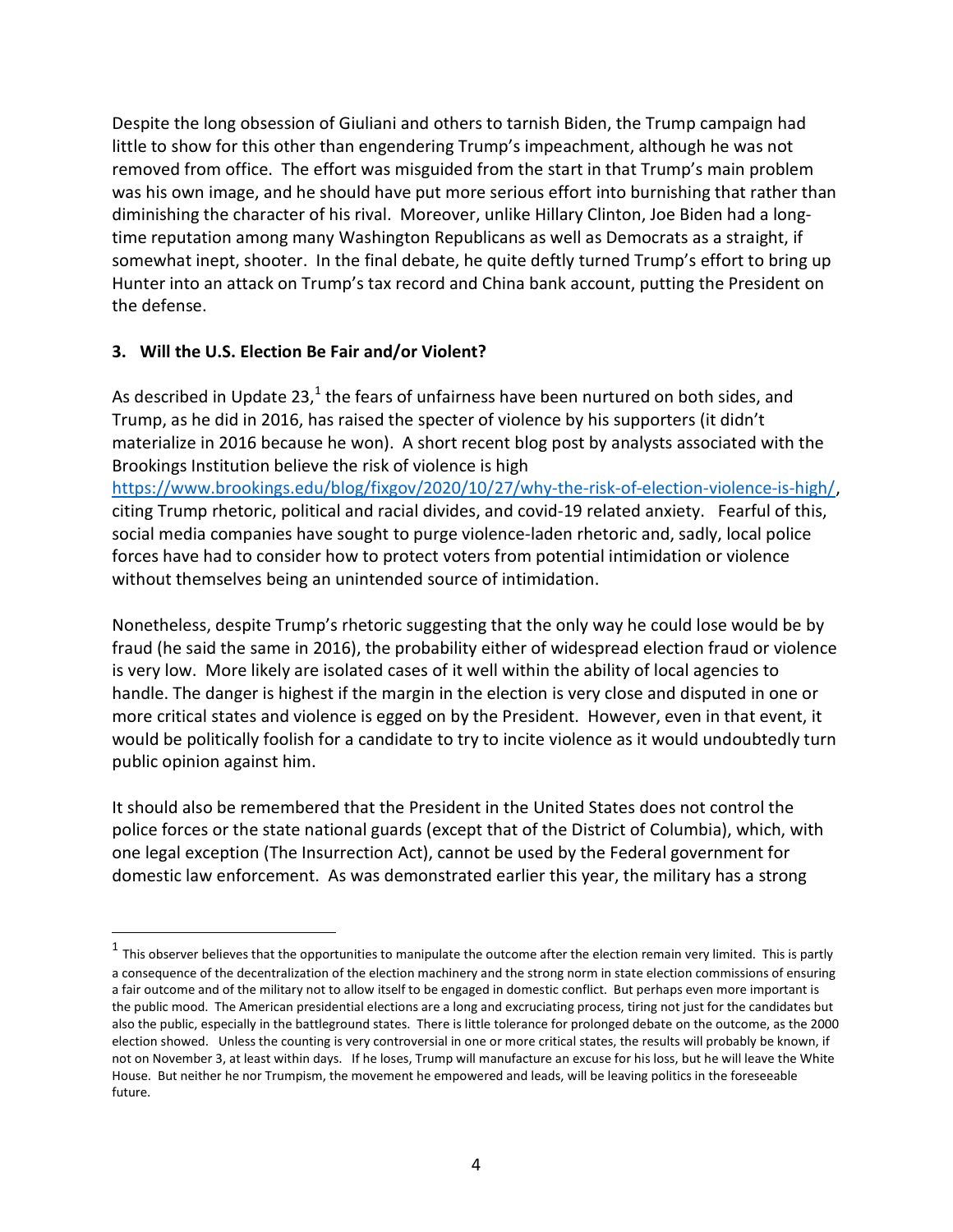aversion to use in domestic politics. Thus, in the case of a close election, the courts are more likely to be the recourse rather than the streets, and indeed, this is what courts are for.

What is of greater concern is the level of violence in post-election America over a longer period, no matter who wins the 2020 Presidential election. One should remember that there were outbreaks of racial violence during the Obama administration, not just the Trump administration. Should Biden win, the social and racial tensions that underly such violence, and the kind of incidents that catalyze outbreaks are not going to magically disappear.

## 4. How Will Foreign Policy, Especially Toward Asian Countries, Change Under a Biden Administration?

This question appears a little premature prior to the election result, but the major changes signaled by Biden have been quite clear: (1) he will put the United States back in the Paris Climate Accord, and climate will be a major feature of U.S. foreign policy as well as policies to promote a domestic transition to a cleaner fuels. (2) A Biden administration will take a stronger and more consistent policy on human rights issues. (3) Biden is a multilateralist. It can be assumed that he will want to use regional and global institutions to restore U.S. leadership in the world, a high Biden priority. One can expect an effort to strengthen institutions like the World Health Organization, not to walk away from them.

Questions have been raised specifically about China-US relations and the U.S. potentially rejoining the TransPacific Partnership (TPP) trade agreement. One should not anticipate early significant changes in either area. There is a growing consensus across both U.S. political parties that China is an international and bilateral problem whose "bad behavior" needs to be strongly resisted. While a Biden administration will undoubtedly be more civil in its discourse and more multilateral in its approaches, there is little likelihood of rolling back the tariff increases of the previous administration. The best chances for improving China-US relations lies in more effective discussions and reciprocal actions agreed to by both countries and fully implemented by both.

The former TPP, now being implemented by the eleven remaining parties and styled as the "comprehensive and progressive agreement" for TPP (CPTPP) has provided models for updating several trade agreements during the Trump Administration. Initiated under the Bush administration, the Obama administration had viewed it as a strategy to embed China in the rules-based trade system by setting benchmarks among such a significant number of consequential trading partners that China would be almost forced to adhere to them to protect its markets and eventually qualify for membership. The Trump Administration's cavalier dismissal of the TPP may have given it a little more cachet with some Democrats as an idea to be looked at again, but it is unlikely to receive early attention. In fact, it and freer trade generally is more popular with Republicans than Democrats.